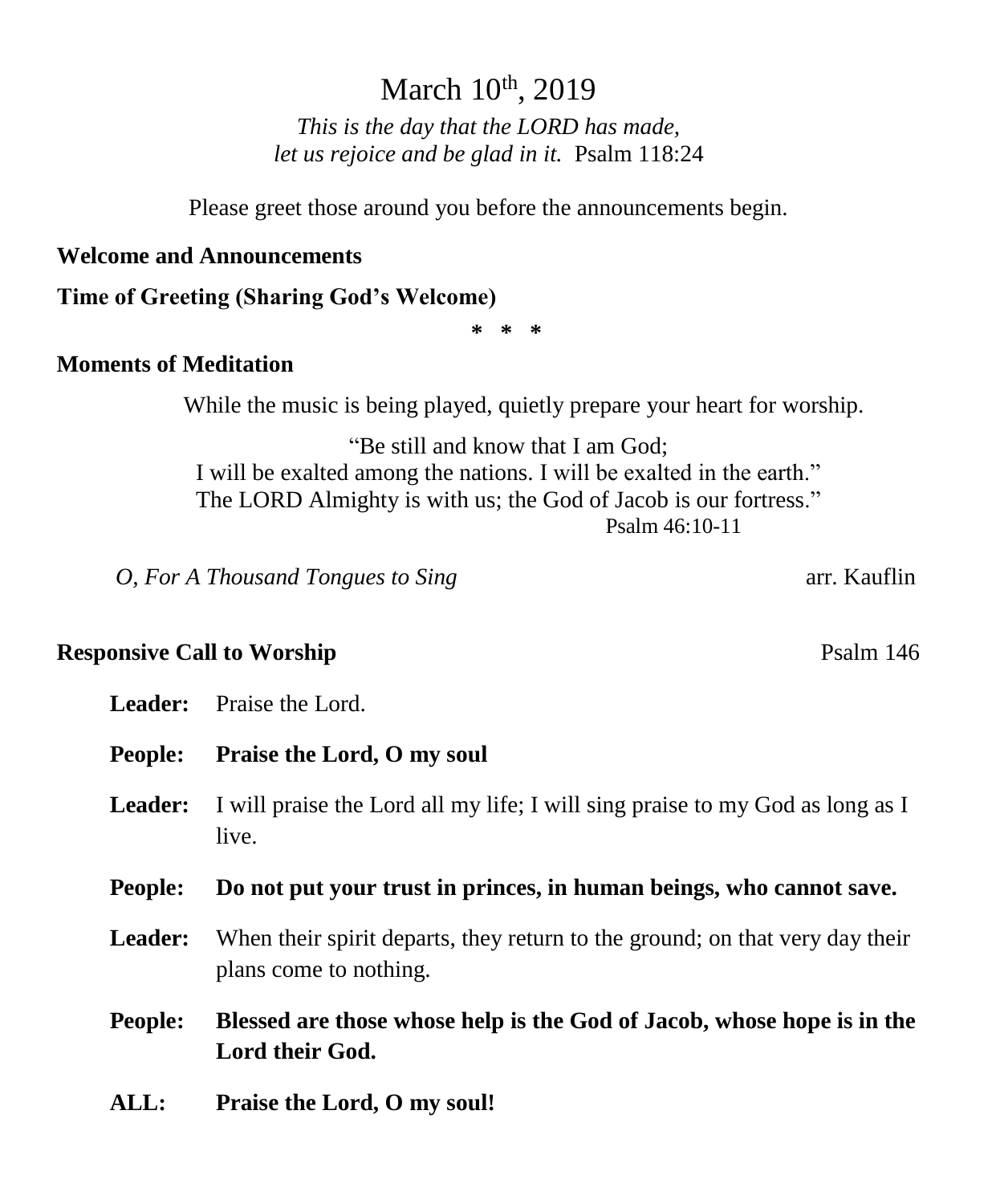Come, Thou fount of ev'ry blessing, tune my heart to sing Thy grace; streams of mercy, never ceasing, call for songs of loudest praise. Teach me some melodious sonnet, sung by flaming tongues above; praise the mount! I'm fixed upon it, mount of God's unchanging love.

Here I raise my Ebenezer; hither by Thy help I'm come; and I hope, by Thy good pleasure, safely to arrive at home. Jesus sought me when a stranger, wand'ring from the fold of God: He, to rescue me from danger, interposed His precious blood.

O to grace how great a debtor daily I'm constrained to be; let that grace now, like a fetter, bind my wand'ring heart to Thee. Prone to wander Lord, I feel it, prone to leave the God I love: here's my heart, O take and seal it, seal it for Thy courts above.

#### **\*Prayer of Invocation**

**Scripture Reading** John 1:43-51 Pew Bible Page 1647

#### **Prayer of Confession**

Merciful God, we confess that we have not loved You with our whole heart. We have failed to be an obedient church. We have not done Your Will. We have broken Your law; we have rebelled against Your love; we have not loved our neighbors, and we have not heard the cry of the needy. Forgive us, we pray. Free us for joyful obedience, through Jesus Christ our Lord. Amen.

#### Assurance of Pardoning Grace 1 Corinthians 1:18

**<sup>5</sup>** For the message of the cross is foolishness to those who are perishing, but to us who are being saved it is the power of God.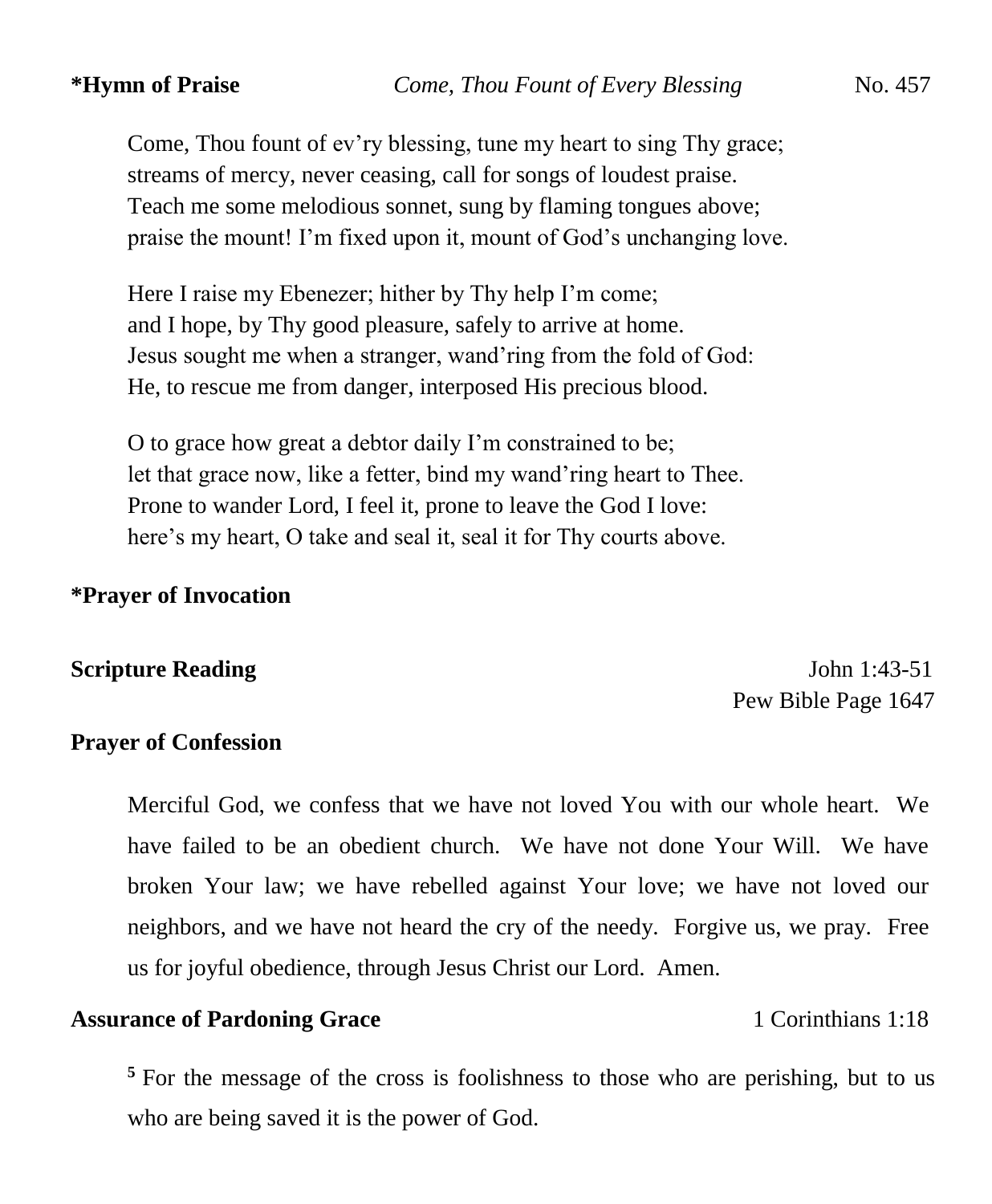**\*Chorus of Thanksgiving** *Behold the Lamb*



Words and Music: Keith Getty, Kristyn Getty, and Stuart Townend; ©2006 Thankyou Music; All rights reserved. Reprinted with permission under CCLI #376630.

#### **New City Catechism Question # 26**

#### **What else does Christ's death redeem?**

Christ's death is the beginning of the redemption and renewal of every part of fallen creation, as he powerfully directs all things for his own glory and creation's good.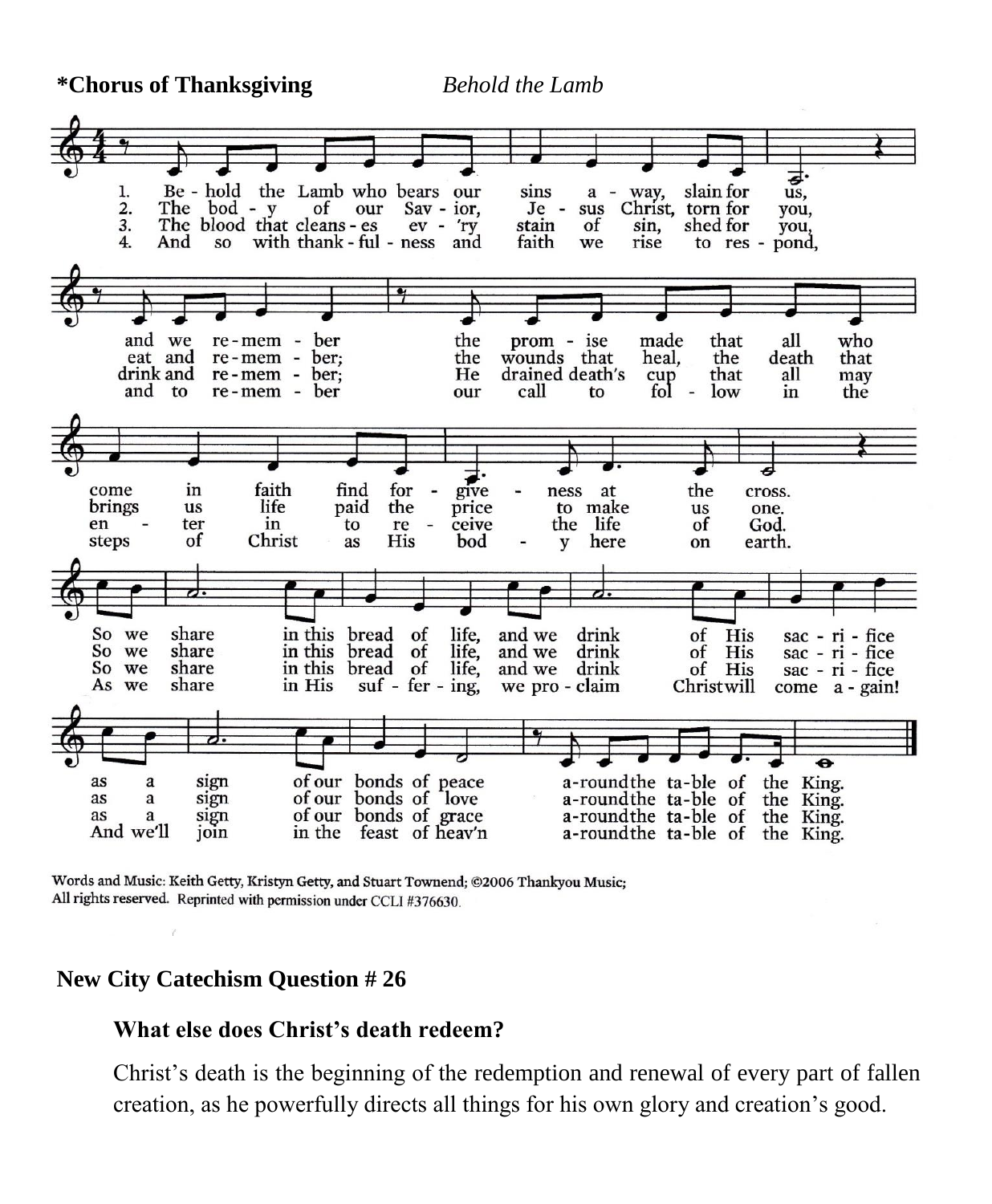**\*Chorus of Preparation** *Jesus Draw Me Ever Nearer*



Words and Music by M. Becker and K Getty; Used with permission; CCLI # 376630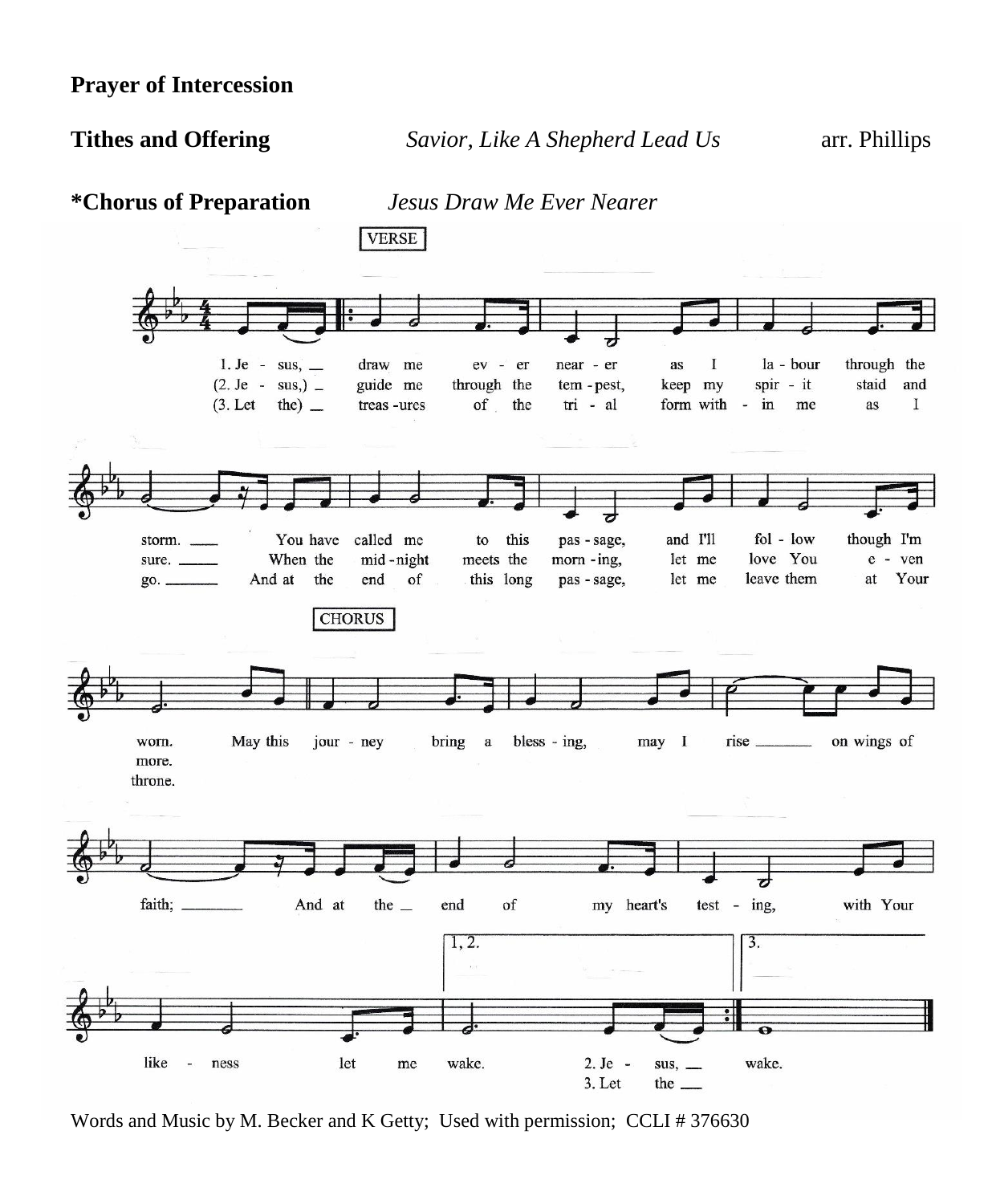Pew Bible Page 43

I. Where Jacob was before the dream (vss. 10-11)

II. The Dream – "Jacob's Ladder" (vss. 12-15) A. What Jacob saw B. What Jacob heard

III. Where Jacob was after the dream and how we can join him there (vss. 16-22)

- A. What Jacob realized and said
- B. What Jacob did

--- Jesus' understanding of this story

--- Our understanding of this Gospel Story

Where am  $I - really?$ 

And how will I go on from here?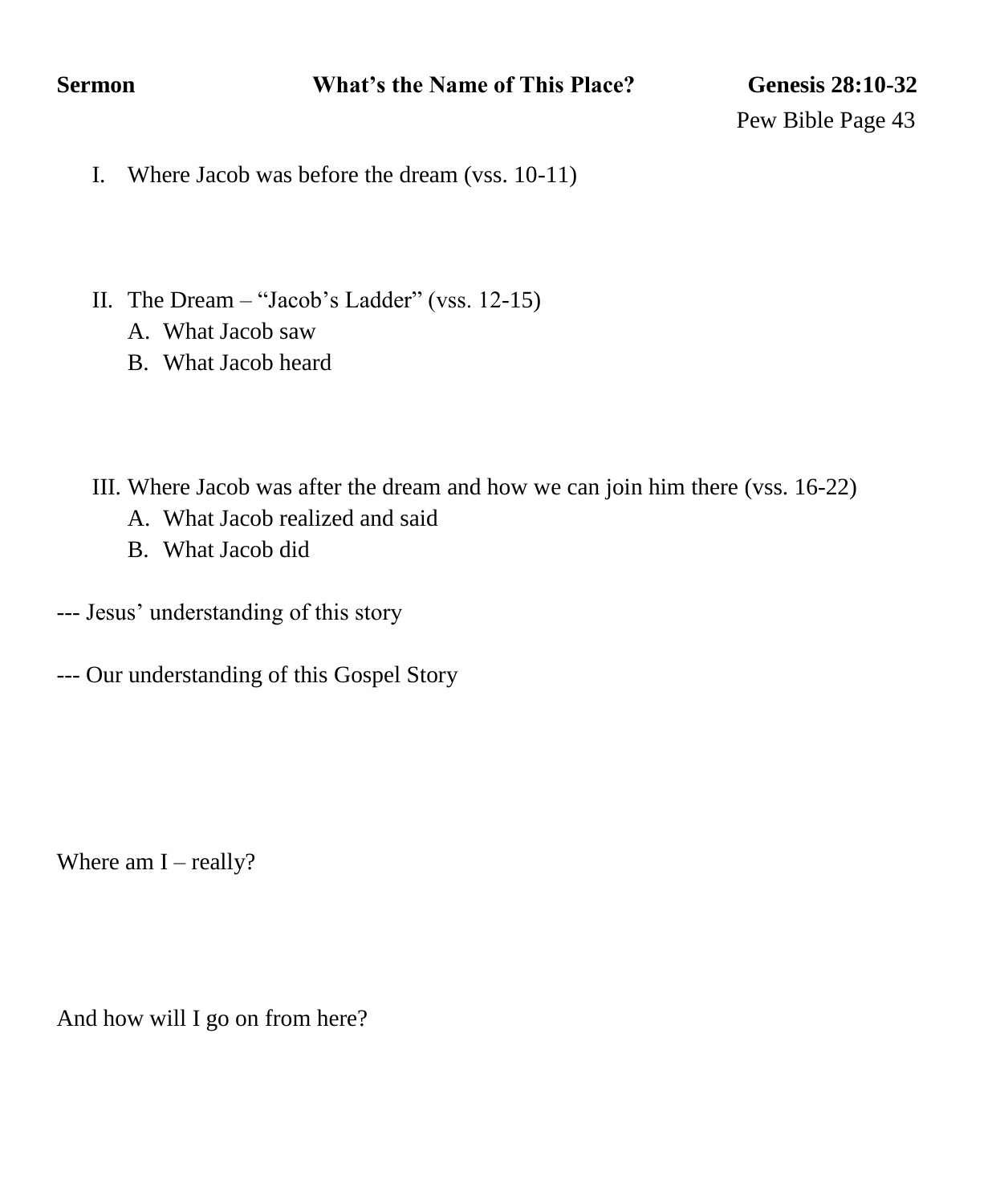#### **Celebration of the Lord's Supper**

Please hold the elements so that we may all partake together. The bread set apart is gluten free. We use wine in the Lord's Supper, however, for those who prefer, grape juice is provided in the outer ring of the tray.

### **\*Hymn of Response** *Nearer My God to Thee*

Nearer, my God, to Thee, nearer to Thee! E'en though it be a cross that raiseth me, still all my song shall be, nearer, my God, to Thee; nearer, my God, to Thee, nearer to Thee!

Though like the wanderer, the sun gone down, darkness be over me, my rest a stone; yet in my dreams I'd be nearer, my God, to Thee; nearer, my God, to Thee, nearer to Thee!

There let the way appear, steps unto heaven; all that Thou sendest me, in mercy given; angels to beckon me nearer, my God, to Thee; nearer, my God, to Thee, nearer to Thee!

Then, with my waking thought bright with Thy praise, out of my stony griefs Bethel I'll raise; so by my woes to be nearer, my God, to Thee; nearer, my God, to Thee, nearer to Thee!

Or if, on joyful wing cleaving the sky, sun, mon, and stars forgot, upward I fly, still all my song shall be, nearer, my God, to Thee; nearer, my God, to Thee, nearer to Thee!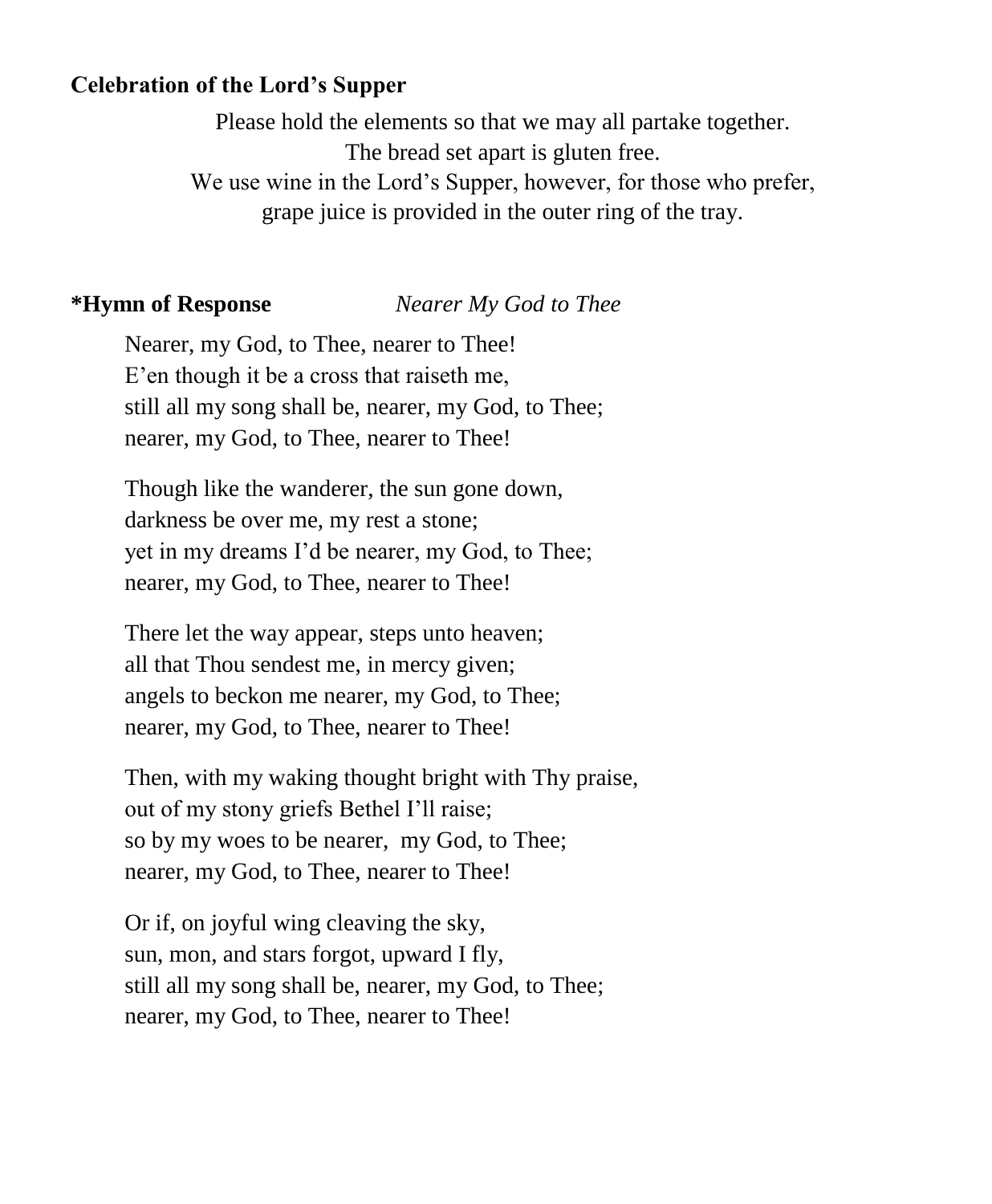# **\*Benediction \*Gloria Patri** No. 735 Glory be to the Father, and to the Son, and to the Holy Ghost; as it was in the beginning, is now, and ever shall be, world without end. Amen, amen. **\*Postlude** *Proclaim the Glory of the Lord* arr. Kellner **\* Congregation:** Please stand as able. **\* \* \* \* \* \* \* \* Piano & Organ Sandy Schoon Alto Saxophone** Alanna Tuitman **Viola Alan Tuitman French Horn** Becky Schoon **Scripture Reading Alice Lindborg Alice Lindborg New City Catechism & Intercessory Prayer** Nelson Schoon, Elder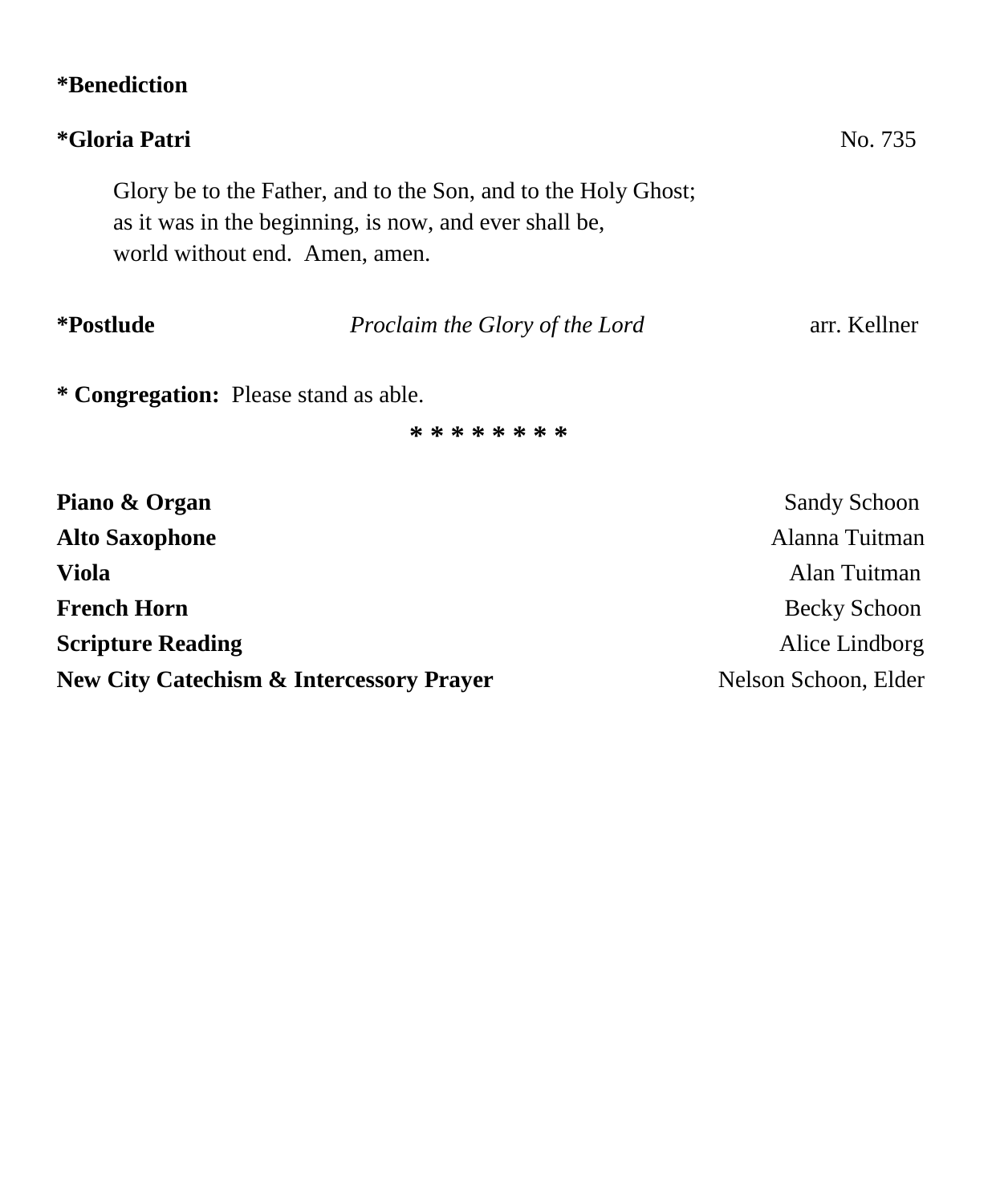## **Weekly Calendar**

| <b>DATE</b>       | <b>TIME</b>                      | <b>EVENT</b>                             |  |
|-------------------|----------------------------------|------------------------------------------|--|
| <b>SUN 3/10</b>   | 9:00 AM                          | <b>Opening Exercises</b>                 |  |
|                   | 9:15 AM                          | <b>Sunday School</b>                     |  |
|                   | 10:30 AM                         | Worship Service & The Lord's Supper      |  |
|                   | 12:30 PM                         | Session & Deacon Meeting                 |  |
|                   | 6:00 PM                          | <b>Prayer Meeting</b>                    |  |
| <b>TUES 3/12</b>  | 1:00 PM                          | <b>Afternoon Care Group</b>              |  |
| <b>WED 3/13</b>   | 9:30 AM                          | Ladies' Bible Study                      |  |
|                   | 11:00 AM                         | Ladies' Bible Study                      |  |
| <b>THURS 3/14</b> | 6:30 PM                          | <b>Financial Peace University Class</b>  |  |
| <b>SAT 3/16</b>   | 6:00 PM                          | Family Game Night at the church          |  |
| <b>SUN 3/17</b>   | 9:00 AM                          | <b>Opening Exercises</b>                 |  |
|                   | 9:15 AM                          | <b>Sunday School</b>                     |  |
|                   | 10:30 AM                         | <b>Worship Service</b>                   |  |
|                   | <b>Important Upcoming Events</b> |                                          |  |
| <b>TUES 3/19</b>  | 7:00 PM                          | <b>Ministry Chairs Meeting</b>           |  |
| <b>THURS 3/21</b> | 5:30 PM                          | <b>Pastoral Search Committee Meeting</b> |  |
| <b>SAT 3/23</b>   | 8:00 AM                          | Men's Bible Study                        |  |
|                   | 10:30 AM                         | Memorial Service for Mildred Harreld     |  |
| <b>THURS 3/28</b> | 11:00 AM                         | Brunch at Viking Chili Bowl              |  |
| <b>SUN 4/14</b>   | 6:00 PM                          | <b>Prayer Meeting (Missions Focus)</b>   |  |
| <b>WED 4/24</b>   | 6:30 PM                          | <b>Congregational Meeting</b>            |  |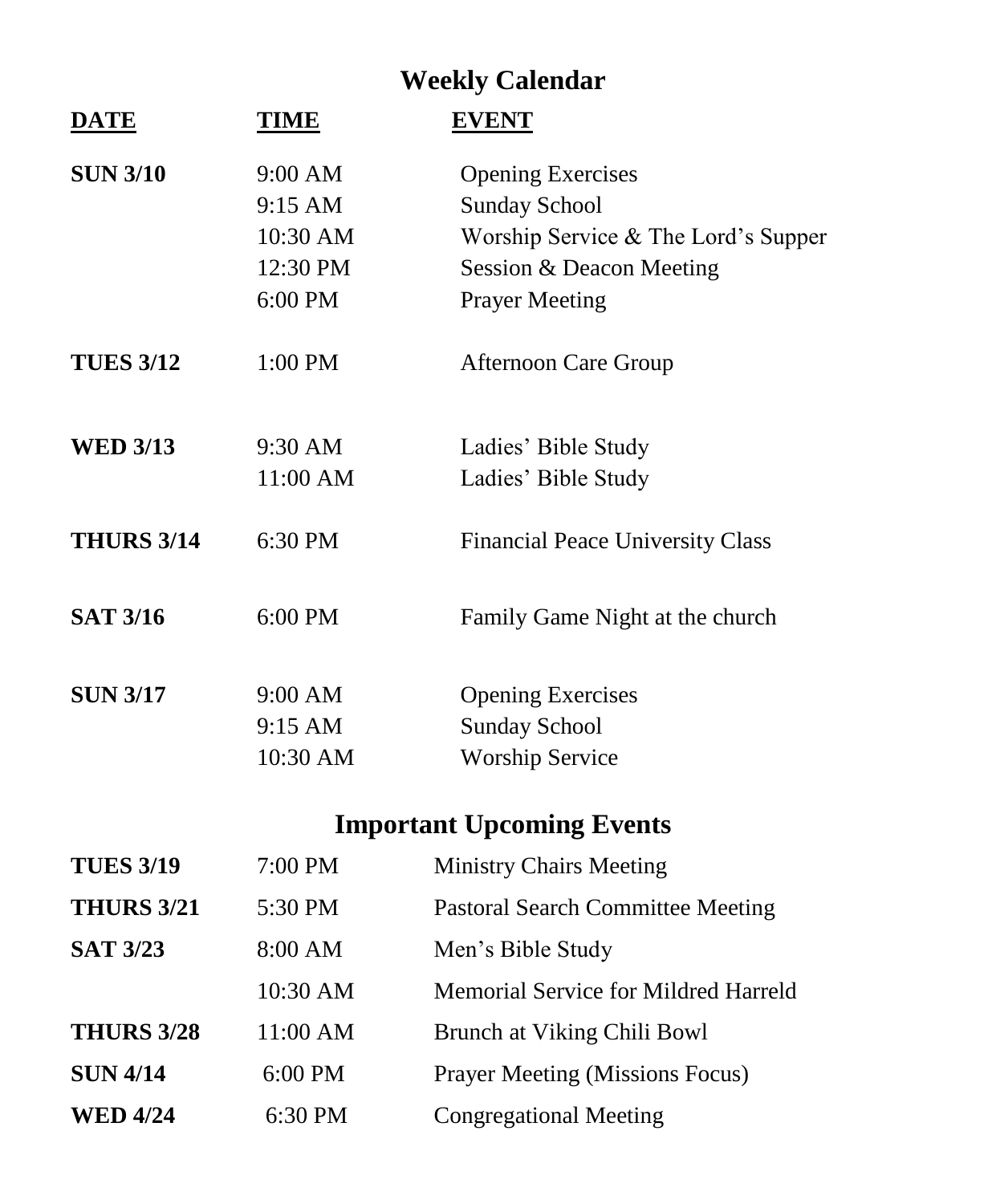## **Serving the Lord**

|                     | 3/10                | 3/17           | 3/24              |
|---------------------|---------------------|----------------|-------------------|
| S.S. Nursery        | B. Schoon           | L. Hrivnak     | <b>B.</b> Hrivnak |
|                     | C. Tuitman,         | A. Lindborg,   | V. Lash,          |
| <b>AM Nursery</b>   | Alanna T.           | Cordie A.      | Grayden L.        |
| Greeters            | Stoltzfus           | Hale/Grass     | Lindborg          |
| <b>Bring Treats</b> | Schoon              | <b>Hrivnak</b> | O'Neal            |
| Server & Clean-Up   | Schoon              | <b>Hrivnak</b> | O'Neal            |
| Audio               | <b>B.</b> Armstrong | B. Schoon      | J. Martin         |
| Elder of the Week   | Schoon              | Stoltzfus      | <b>Hrivnak</b>    |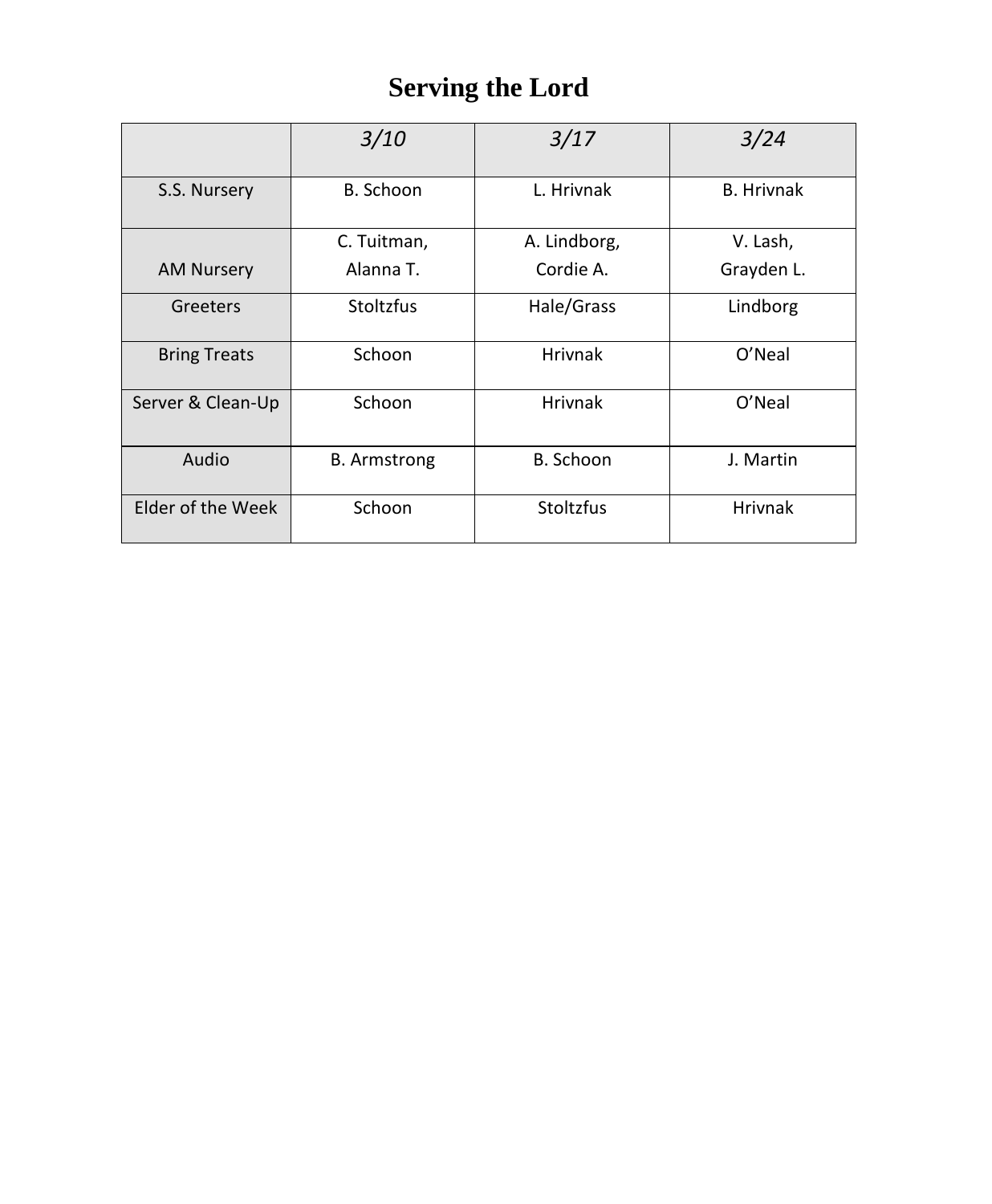### **Announcements**

 **The Lord's Supper:** The Lord's Supper will be celebrated today. An offering for the Deacon's Fund will be received at the back of the sanctuary.

 **Pastor Walter Lorenz:** This morning we welcome Walter Lorenz, Pastor at Large of the Great Lakes Presbytery and our interim pastor while we search for a new pastor. Our guest pastor for next week Sunday is Jonathan Key, a senior student at Mid-America Reformed Seminary.

 **Family Game Night This Saturday Evening:** The Stoltzfus Care Group would like to invite the congregation for Family Game Night this Saturday evening, March 16 from 6- 8 pm at the church. Please bring your favorite board or card game for a night of fun and fellowship. Transportation will be provided since we would love for the retired members of the congregation to play games with some of the children of the congregation. Snacks will be provided.

 **Pastoral Search Committee:** Please note the insert in today's bulletin. The committee met last week and are discussing the importance of prayer both for the committee and the congregation during this process. Please post this insert somewhere so that you will be reminded to pray throughout the week.

 **Afternoon Care Group:** This Care Group (previously called Greene Care Group) will meet (weather permitting) this Tuesday, March 12, at 1:00 pm. Pastor Walter Lorenz will lead this group. Come and enjoy a time of Bible study and fellowship.

 **Ministry Chairs Meeting:** Chairpersons and/or other designated members are requested to please attend this meeting scheduled for Tuesday, March 19, at 7 pm. The goal is to communicate, coordinate, and plan together upcoming ministry activities. This is especially important as summer activities are being planned! These Ministry Chair meetings have served this purpose well, so please come and bring ideas. Each committee should have 1-2 representatives at the meeting.